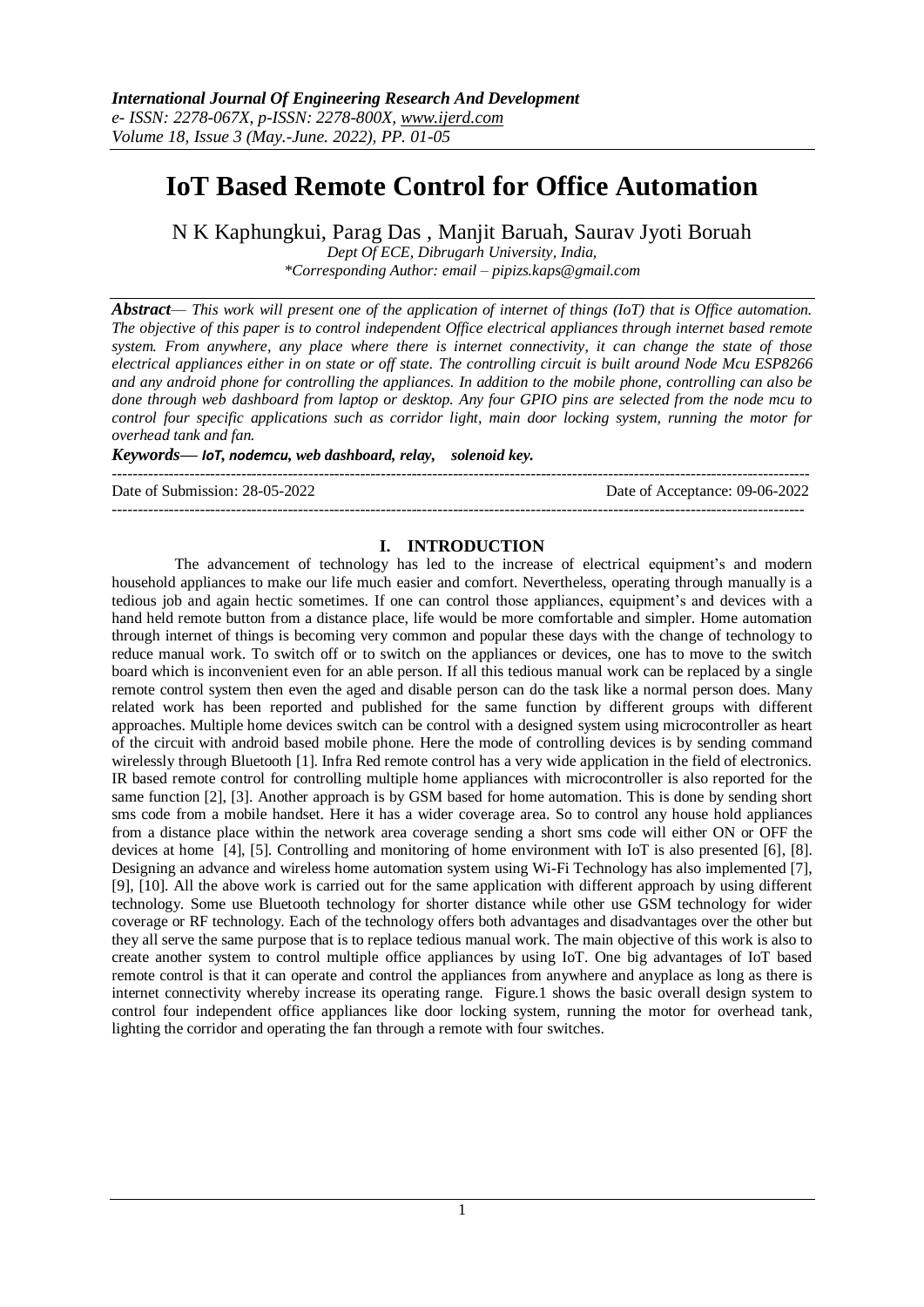

Figure.1 controlling the appliances with IoT

Figure.1 shows the overall architecture of the operating mechanism to control the appliances remotely through a mobile phone or web dashboard. It is a one way communication in which each of the appliances will act as per the control signal from the mobile/web dashboard. The cloud is linked to the nodemcu through a wi-fi module and to the mobile phone application through an internet connectivity. When a button is pressed from the mobile phone or web dashboard, the corresponding output port of the nodemcu will be active which in turn will activate the relay and control the appliance.

### **II. CIRCUIT IMPLEMENTATION**



Figure.2 Automation architecture at Block level.

The whole architecture of controlling the state of the switch box where loads or electrical appliances to be connected is shown in Figure.2. With the help of a mobile application, four way switches will be created which will corresponds to each of the switch box through a relay. Any signal to change the state of the switch box either in on state of off state is controlled by those switches remotely. Mobile is connected to the internet and the nodemcu is connected to the mobile phone through a Wi-Fi module which is embedded inside. Four general purpose input output pins from the node mcu is connected to the input of relay which its output in turn will control the state of the switch.



Figure.3 Circuit diagram of switch box to be controlled.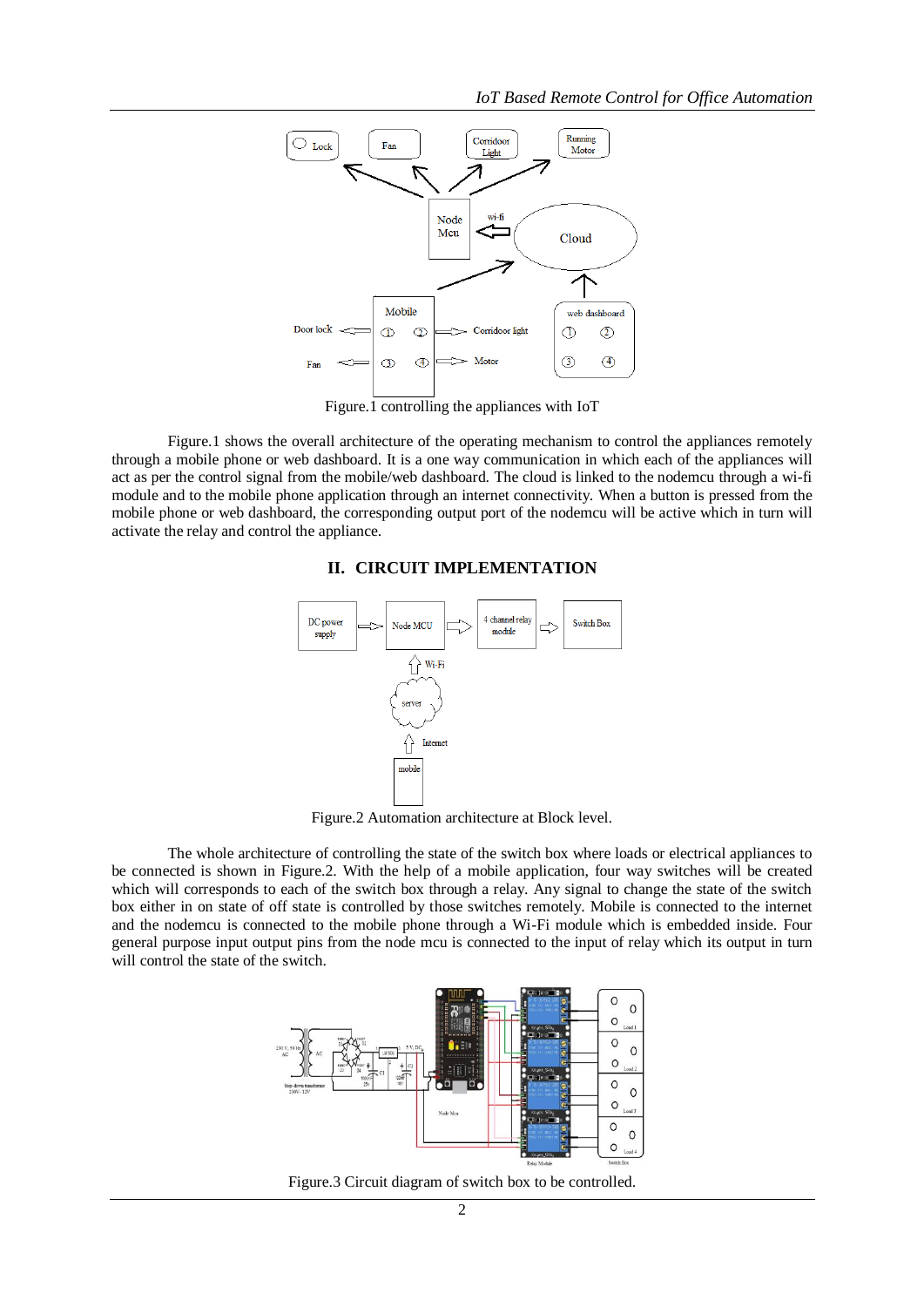The complete hardware connection is shown in Figure.3. The heart of the circuit is nodemcu which is power by 5V DC power supply. A step down transformer, bridge rectifier and a 5V DC voltage regulator is used for constant power supply to the whole circuit as shown in the circuit connection above. Any four GPIO of the nodemcu is used as output to send the signal to the four channel relay module. The output port of relay module will than either put on or put off the loads which are connected to the switch box. This section of the circuit will act as a receiver part while the hand held mobile or the web dashboard will act as a transmitter. It is a one way communication from point to point link. Four remote button will set a communication link with the four switches independently. All the component parts for implementing the hardware connection is also listed in Figure.4.

| Sl.no          | Part list                     | quantity |
|----------------|-------------------------------|----------|
| 1              | step down<br>transformer      | 1        |
| $\overline{2}$ | 1N4007 diode                  | 4        |
| 3              | LM7805                        | 1        |
| 4              | 1000mF, 25V, C1               | 1        |
| 5              | 100mF, 10V, C2                |          |
| 6              | ESP8266 nodemcu               | 1        |
| 7              | 5V, 4-channel<br>relay module |          |
| 8              | <b>Switch Box</b>             | 1        |
| 9              | wire & jumper                 |          |
|                |                               |          |

Figure. 4 List of components for the Circuit diagram.

In this work, the mobile application which is used for creating the virtual remote buttons for controlling the appliances is Blynk2.0. These button is also created in any device like laptop or desktop as a web dashboard so that the appliances can be control through either a mobile phone or web dashboard from desktop or laptop. Each state of the button which is control by mobile phone will reflect in a web dashboard and vice versa. The node mcu is then program for four output port to either remain in logic 1 or logic 0 corresponding to the logic state of toggle switch which is created in the mobile application.



Figure. 5 Control panel buttons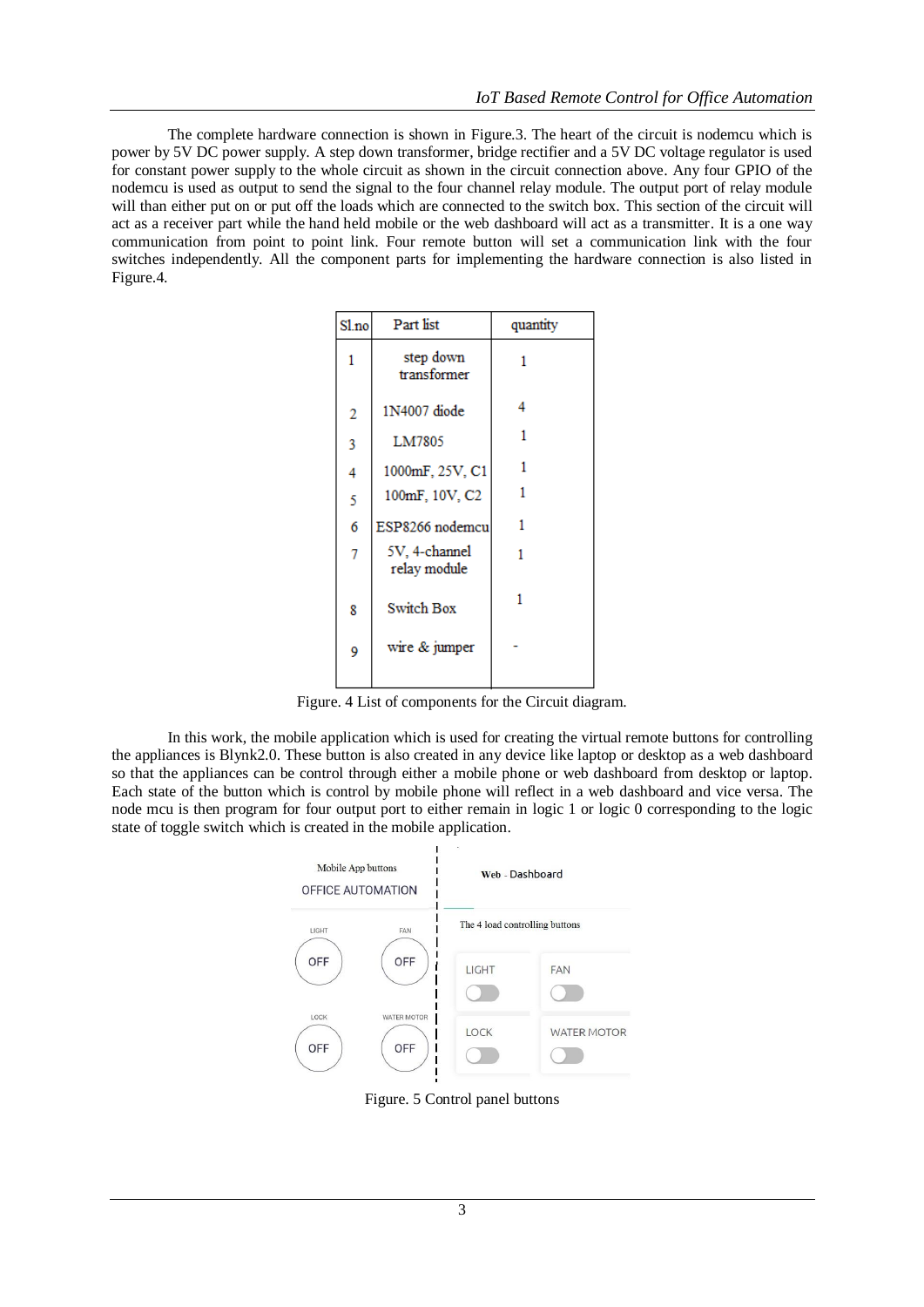

Figure. 6

The load can be control in two ways as shown in Figure.6. It follows a logic OR gate operation. By opening one of the switch (S1), the other switch (S2) can be control and vice versa. This can be control either manually or through internet. But to act independent either one of the switch should be open.

The overall implementation of the model to control the solenoid key door locking system, fan, lighting the bulb and running the motor from the main AC line is shown in Figure 7. One advantage of the model is that it can operate manually as well as with IoT.



Figure.7 The complete model of the work

#### **IV. CONCLUSION**

The gift of technology to mankind is immense and it is to make life more comfortable and simpler. In this work, a smart switch box for controlling multiple office appliances is designed, presented and implemented as shown in Figure 7. The design module is durable, robust and reliable as it is implemented with an available compact IC's and relay module. From any place in or around the office, any four appliances can be control through a relay with the press of a button. Multiple devices can be control using the remaining GPIO pins of the node mcu using a single device.

#### **REFERENCES**

- [1]. Belgi Y.G.1, Avatade P.G.2, Deshmukh P.V.3, Sakhare A.M.4, Shinde A.J.5 and Prof. Patil J.M.6 "Android Based Appliances Control System" International Journal of Emerging Technology and Advanced Engineering. Vol 3, issue 12, pp. 681-683, Dec 2013.
- [2]. Abu Farzan Mitul1, Fida Hasan Md Rafi1, Md. Manirul Islam1, Mohiuddin Ahmad1. International Conference on Electrical, Computer and Telecommunication Engineering, pp. 511-514, 01- 02 December 2012 (ICECTE2012), RUET, Rajshahi-6204, Bangladesh.
- [3]. Santosh.M.Nejakar "Wireless Infrared Remote Controller for Multiple Home Appliances" International Journal of Electrical and Electronics Research. Vol. 2, Issue 1, pp. 25-35, Month January-March 2014.
- [4]. Sindhuja Alla, B.Kiran Babu "Remote Control of Electrical Appliance using Wireless Technology GSM" International Journal of Science and Research. Volume 2 Issue 4, pp. 498-500, April 2013.
- [5]. Mohd Helmy Abd Wahab, Norzilawati Abdullah, Ayob Johari, Herdawatie Abdul Kadir "GSM Based Electrical Control System for Smart Home Application" Journal of Convergence Information Technology Volume 5, Number 1, pp. 33-39 February 2010.
- [6]. Mamatha CR, Ashwini V H , Suchithra G "HOME AUTOMATION USING IOT" International Research Journal of Computer Science (IRJCS) ,Issue 06, pp.137-144Volume 6 (June 2019).
- [7]. Paul K V, John Selvaraj N S, Gokul Kumar G, "Smart Home Automation with Home Security using IoT" GRD Journals | GRD Journal for Engineering | National Conference on Emerging Trends in Electrical, Electronics and Computer Engineering (ETEEC-2018) | pp.136-142, April 2018.